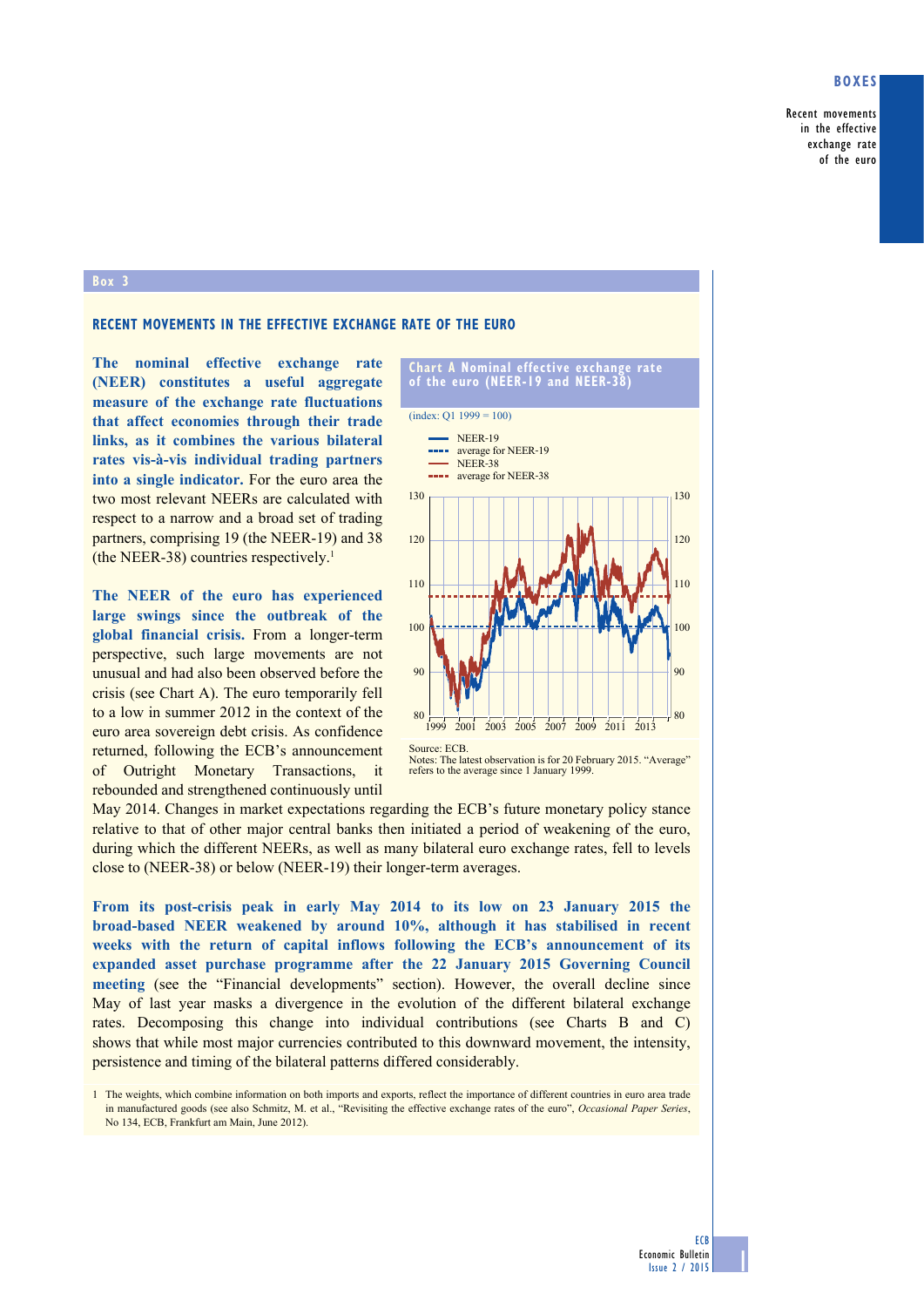#### **chart B evolution of selected euro exchange rates and weights in the neeR-38**

### (percentage changes; percentages)



#### **chart c contribution by currency to the change in the neeR-38**



Notes: "CEE" comprises the Bulgarian lev, the Czech koruna, the Croatian kuna, the Hungarian forint, the Polish zloty and the Romanian leu; "Commodity" comprises the Australian dollar, the Canadian dollar, the Norwegian krone and the New Zealand dollar; "EME" comprises the Hong Kong dollar, the Singapore dollar, the Korean won, the Indonesian rupiah, the Indian rupee, the Malaysian ringgit, the Philippine peso, the Taiwan dollar, the Thai baht, the Argentine peso, the Brazilian real, the Mexican peso, the South African rand and the Turkish lira. The chart covers the period from 6 May 2014 to 20 February 2015.

Sources: ECB and ECB calculations.

Notes: "CEE" comprises the Bulgarian lev, the Czech koruna, the Croatian kuna, the Hungarian forint, the Polish zloty and the Romanian leu; "Commodity" comprises the Australian dollar, the Canadian dollar, the Norwegian krone and the New Zealand dollar; "EME" comprises the Hong Kong dollar, the Singapore dollar, the Korean won, the Indonesian rupiah, the Indian rupee, the Malaysian ringgit, the Philippine peso, the Taiwan dollar, the Thai baht, the Argentine peso, the Brazilian real, the Mexican peso, the South African rand and the Turkish lira. "Others" comprises the Danish krone, the Swedish krona, the Algerian dinar, the Chilean peso, the Icelandic krona, the Israeli shekel, the Moroccan dirham and the Venezuelan bolivar. The chart covers the period from 6 May 2014 to 20 February 2015.

**Looking at developments in bilateral exchange rates from May 2014 to late February 2015, half the fall in the NEER-38 was accounted for jointly by the US dollar**. The dollar was supported by expectations of further diverging monetary policies in the euro area and the United States, market uncertainty in an environment of declining commodity prices and heightened geopolitical tensions (see Chart C). The dollar gained about 20% vis-à-vis the euro, as did the Chinese renminbi, which accounted for another quarter of the overall depreciation. In contrast to the steady weakening of the euro against these two currencies, the depreciation against the Swiss franc occurred abruptly, after the announcement by the Swiss National Bank on 15 January 2015 that it would discontinue its minimum exchange rate target of 1.20 Swiss francs per euro. The 20% depreciation of the euro vis-à-vis the Swiss currency, which has a weight of around 5% in the NEER-38, made up about one-tenth of the decline in the NEER-38. At the end of the review period the euro also traded lower against the Japanese yen, which was supported by declining risk appetite. The euro depreciated by around 10% against the pound sterling and the currencies of a number of emerging market economies.

ECB Economic Bulletin Issue 2 / 2015

2

Sources: ECB and ECB calculations.